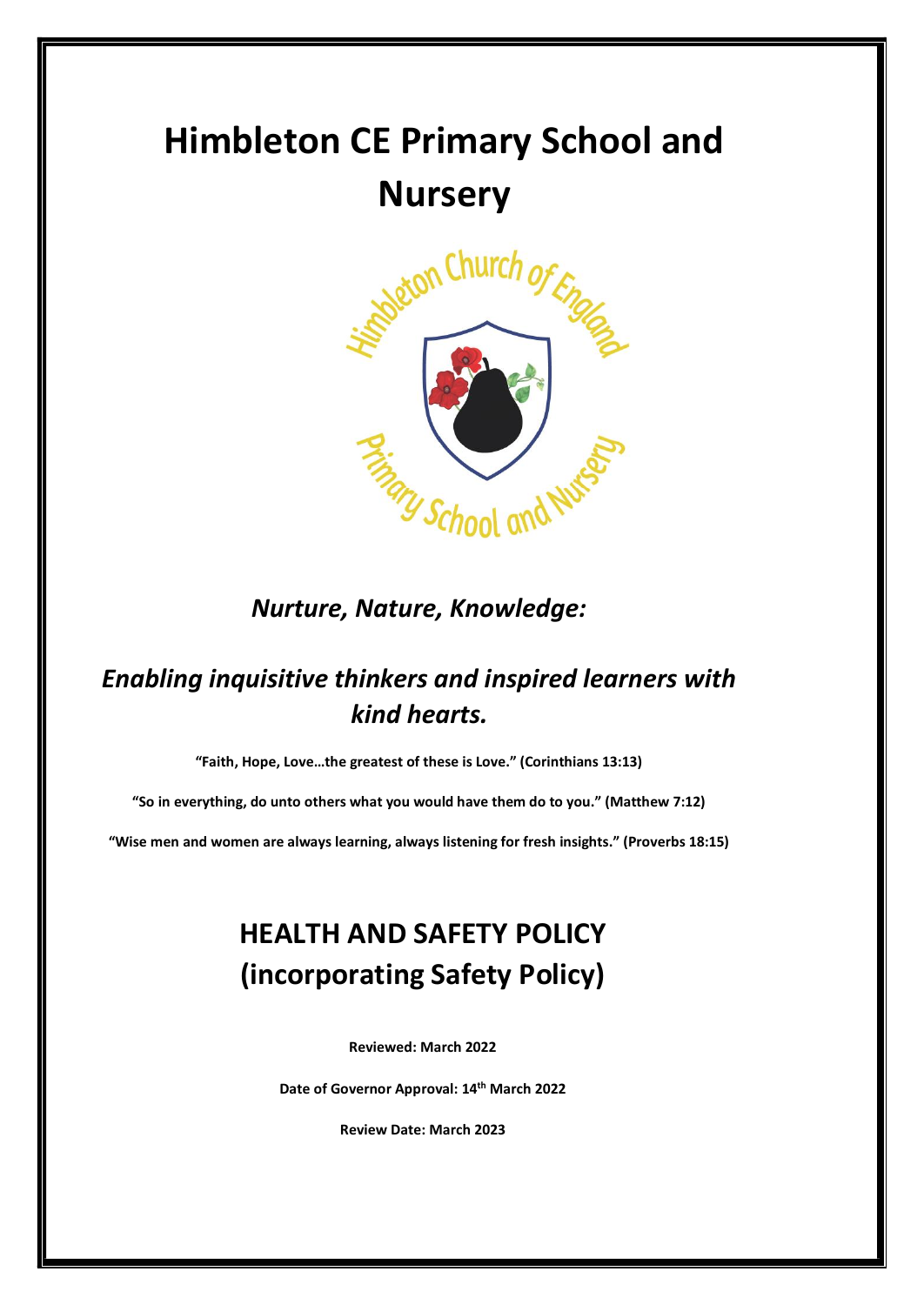## **Himbleton CE First School and Nursery – Safety Policy**

| 1. The Statement    | p. 3 |  |
|---------------------|------|--|
| 2. The Organisation | p. 5 |  |
| 3. The Arrangements | p. 9 |  |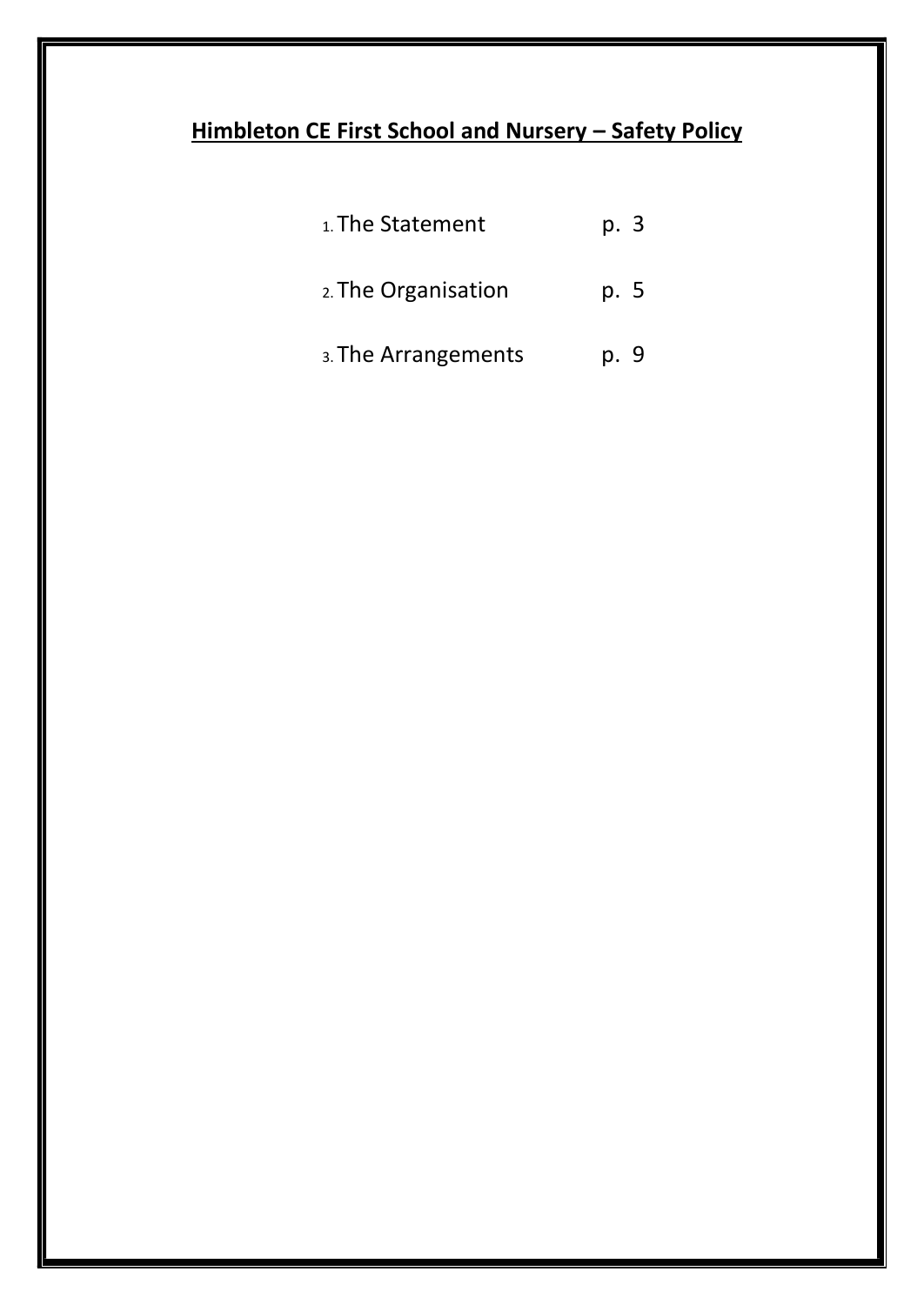#### **1. STATEMENT OF SAFETY POLICY**

The Governors of Himbleton CE Primary School and Nursery recognise their responsibility under the Health and Safety at Work etc. Act (1974), so far as is reasonably practicable, to:

- a) provide safe systems of work, plant and equipment;
- b) provide for the safe use, handling, storage and transport of articles and substances;
- c) provide such information, instruction, training and supervision as is necessary for staff and pupils to undertake their work safely;
- d) provide a safe place of work with safe means of access and egress for all persons using the premises;
- e) provide a safe and healthy working environment with adequate welfare arrangements;
- f) provide for the health and safety of persons not employed by the school, but who may be affected by its activities.
- g) encourage all staff to take reasonable care for their own health and safety and to cooperate with the management of the school in the carrying out of their statutory duty;
- h) require all staff to report through the appropriate channels, any problem, defect or hazard likely to lead to a lack of safe or healthy conditions for themselves or others.

The Governors recognise the need to consult staff on matters of health and safety and will recognise the right of the staff to appoint Safety Representatives, through their recognised trade unions or professional associations. The Governors will accommodate the establishment of a School Safety Committee on which the staff Safety Representatives, amongst others, may serve, should it be requested by staff or their representatives.

No individual member of staff shall be required to undertake specific responsibility for any health and safety function without having first been consulted.

The Governors recognise the Statement of General Policy of Worcestershire County Council Directorate of Educational Services, together with its organisation and arrangements and undertake to comply with its requirements and procedures in respect of maintaining safe and healthy places of work for the staff and pupils of the school, as laid down in the Directorate's Handbook of Safety Information.

The Governors recognise that it may, on occasions, be necessary to seek advice on specialist matters pertaining to health and safety and will consult the Health and Safety Coordinator of Worcestershire County Council Directorate of Educational Services or such other persons as may be necessary.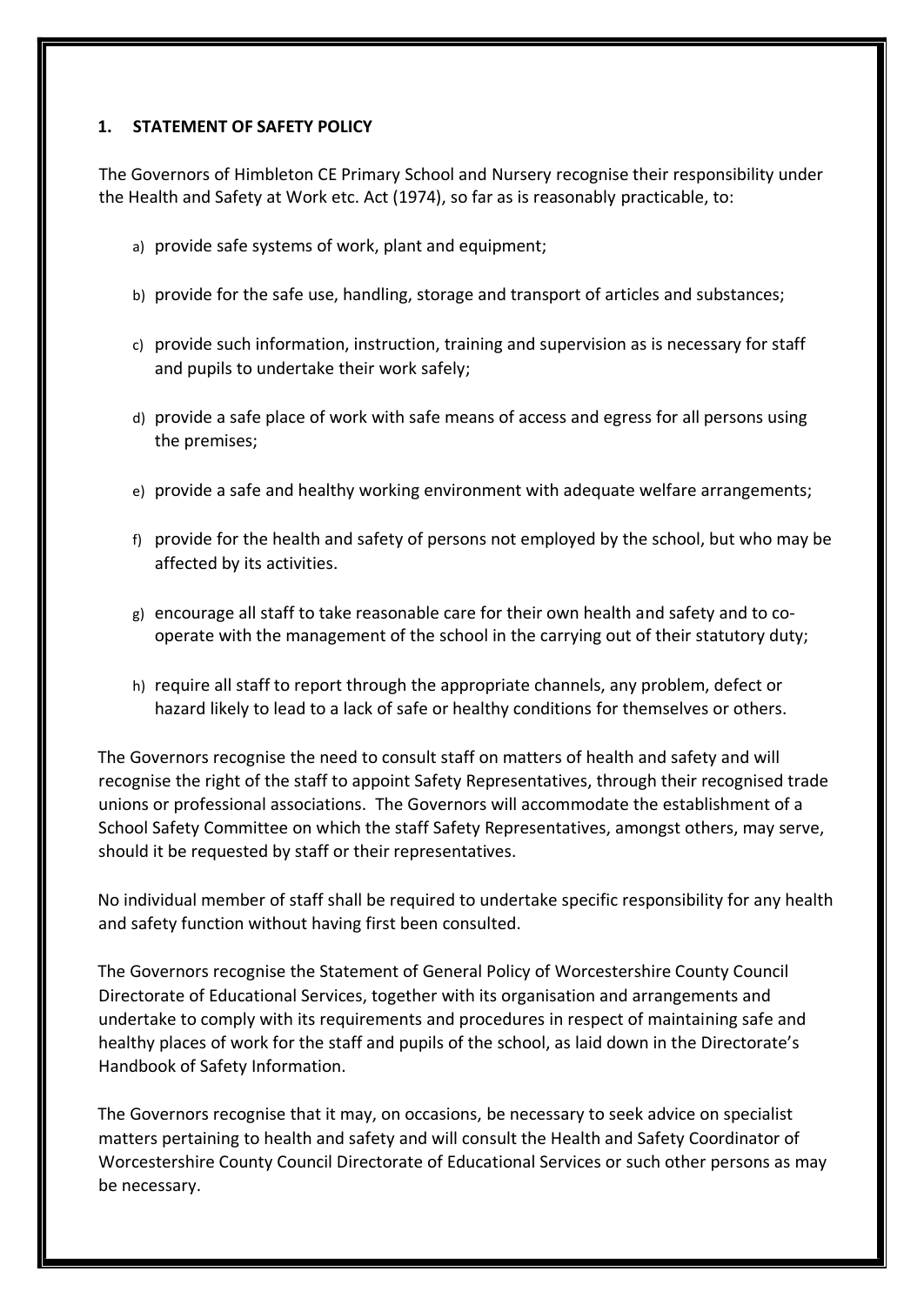The Governors recognise the need to ensure that sufficient funds are reserved for the inspection and maintenance of those items of premises and equipment where financial responsibility has been delegated to them.

The Governors recognise their responsibilities to ensure that any significant risks arising from work activities, equipment or premises are assessed, as required under:

-the Management of Health and Safety at Work Regulations 1999; -the Control of Substances Hazardous to Health (COSHH) Regulations 2002; -the Manual Handling Operations Regulations 1992 -the Provision and Use of Work Equipment Regulations 1998 and -the Display Screen Equipment Regulations 2002.

Signed: Headteacher Date: 14.3.22

Signed: \_\_\_\_\_\_\_\_\_\_\_\_\_\_\_\_\_\_\_\_\_\_\_\_\_\_ on behalf of Governing Body Date: \_\_\_\_\_\_\_\_\_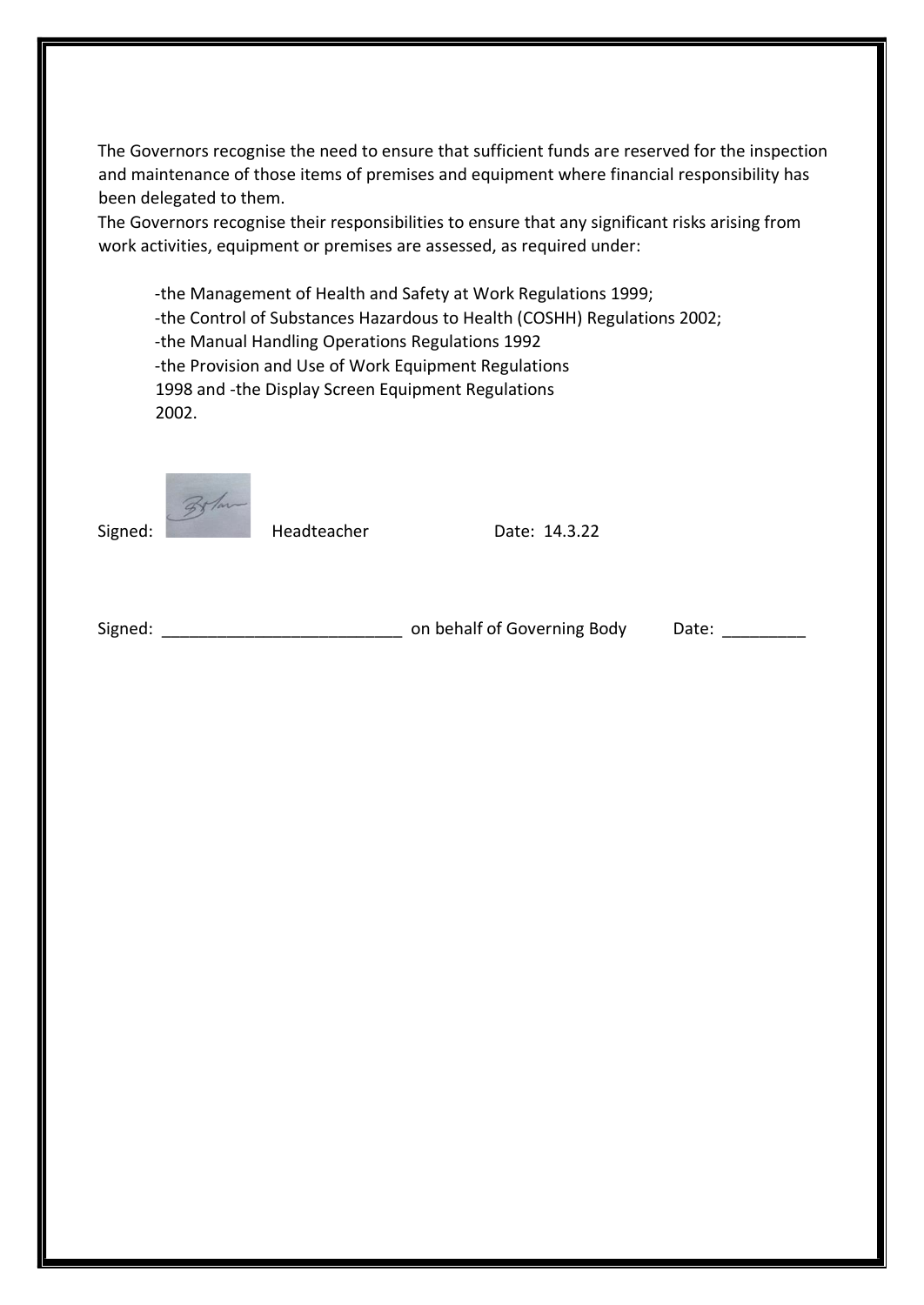#### **2. THE ORGANISATION**

#### **2.1 The Governing Body:**

- a) Has overall responsibility as employer for all aspects of health and safety of employees, pupils and other persons at Himbleton CE Primary School and Nursery (under sections 2 and 3 of the Health and Safety at Work etc. Act 1974).
- b) Has responsibility for appointing competent principal contractors where building or plant maintenance work is done which is the financial responsibility of the school under the Local Education Authority's Scheme for Financing of Schools.
- c) Has responsibility for appointing a competent person as Planning Supervisor in those works which fall within the scope of the Construction (Design and Management) Regulations 1994 unless the Local Education Authority has initiated the building work, in which case this will be their responsibility.

#### **2.2 The Governing Body,** through the Headteacher, is responsible for:

- a) Ensuring that the school's Health and Safety Policy is implemented, monitored and regularly reviewed and revised as necessary.
- b) Ensuring that sufficient funds are reserved for meeting their responsibilities for Health and Safety, in particular for the maintenance of those items of premises and equipment for which they have financial responsibility under the Scheme for Financing of Schools.
- c) Monitoring the (health and safety) need for building maintenance in the school and implementing repairs as necessary.
- d) Advising the Head of Property Services and the Diocese of structural defects that could adversely affect the health and safety of staff, pupils and other persons.
- e) The safe condition, storage and maintenance of equipment, vehicles and plant at the school, and ensuring that such equipment can be used safely in the normal running of the school.
- f) Ensuring that the premises, the means of access and exit, and any plant or substance on the premises are safe and without risks to health.
- g) Ensuring that safety rules concerning the use of premises and equipment are displayed at appropriate locations in the school and are enforced.
- h) The adoption of safe working practices by staff and pupils, and by contractors on site.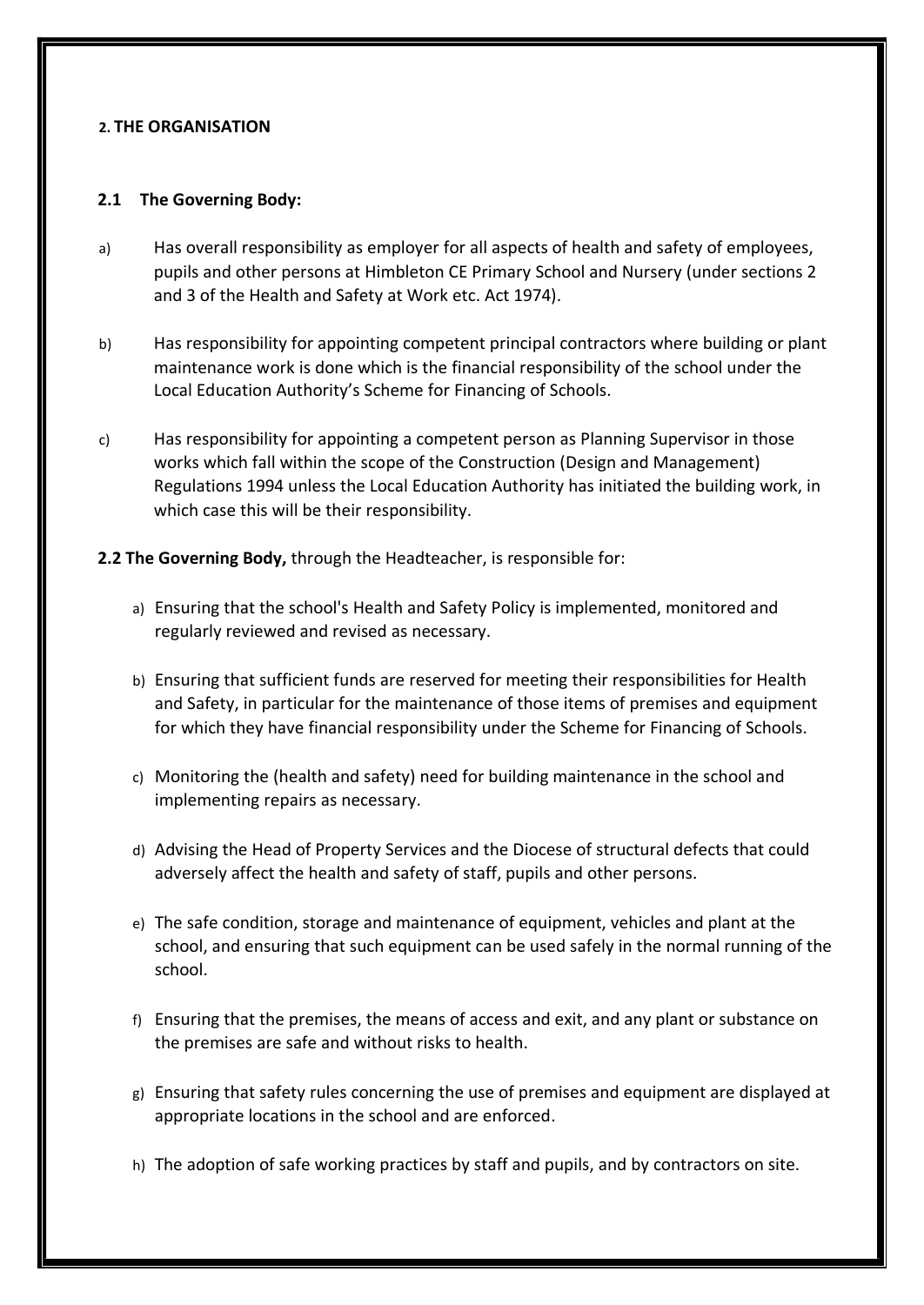- i) Acting to deal with potential hazards to health and safety, liaising where appropriate with representatives of the County Council and contracting organisations.
- **2.3 The Headteacher** is responsible for:
- a) The implementation of the school Health and Safety Policy.
- b) Advising the Governing body of the need to review the School Safety Policy.
- c) The day to day responsibility for health and safety in the school.
- d) Ensuring that risk assessments are carried out in accordance with the Management of Health and Safety at Work Regulations 1999 in all areas of significant risk as well as those required under the Control of Substances Hazardous to Health (COSHH) Regulations 2002; the Manual Handling Operations Regulations 1992, the Provision and Use of Work Equipment Regulations 1998 and the Display Screen Equipment Regulations 2002.
- e) Ensuring that staff receive appropriate health and safety training.
- f) Ensuring that the six-monthly safety audit required by the LA is carried out.
- g) Ensuring that all problems or defects affecting the health and safety of staff, pupils or other persons in the school are dealt with.
- h) Notifying the LA Health and Safety Coordinator of any serious accidents to pupils or **any** accidents to staff or other persons and any "near miss" situations, in accordance with the procedures laid down.
- i) Notifying the LA Health and Safety Coordinator of any hazards or problems affecting the health, safety or welfare of staff, pupils or others that cannot be resolved by appropriate local action.
- j) Emergency procedures, including evacuation in case of fire or bomb threats.
- k) Ensuring that adequate provision is made for the administration of First Aid.
- l) Ensuring that all new material on health and safety matters, supplied by the LA or the Health and Safety Executive, is brought to the attention of any relevant persons promptly.
- m) Facilitating the meeting of a School Safety Committee, if it is requested by staff or approved trade union safety representatives, and for attending such meetings.
- n) Consultation with approved trade union safety representatives on any matters affecting the health, safety or welfare of any members of staff and for facilitating the carrying out of their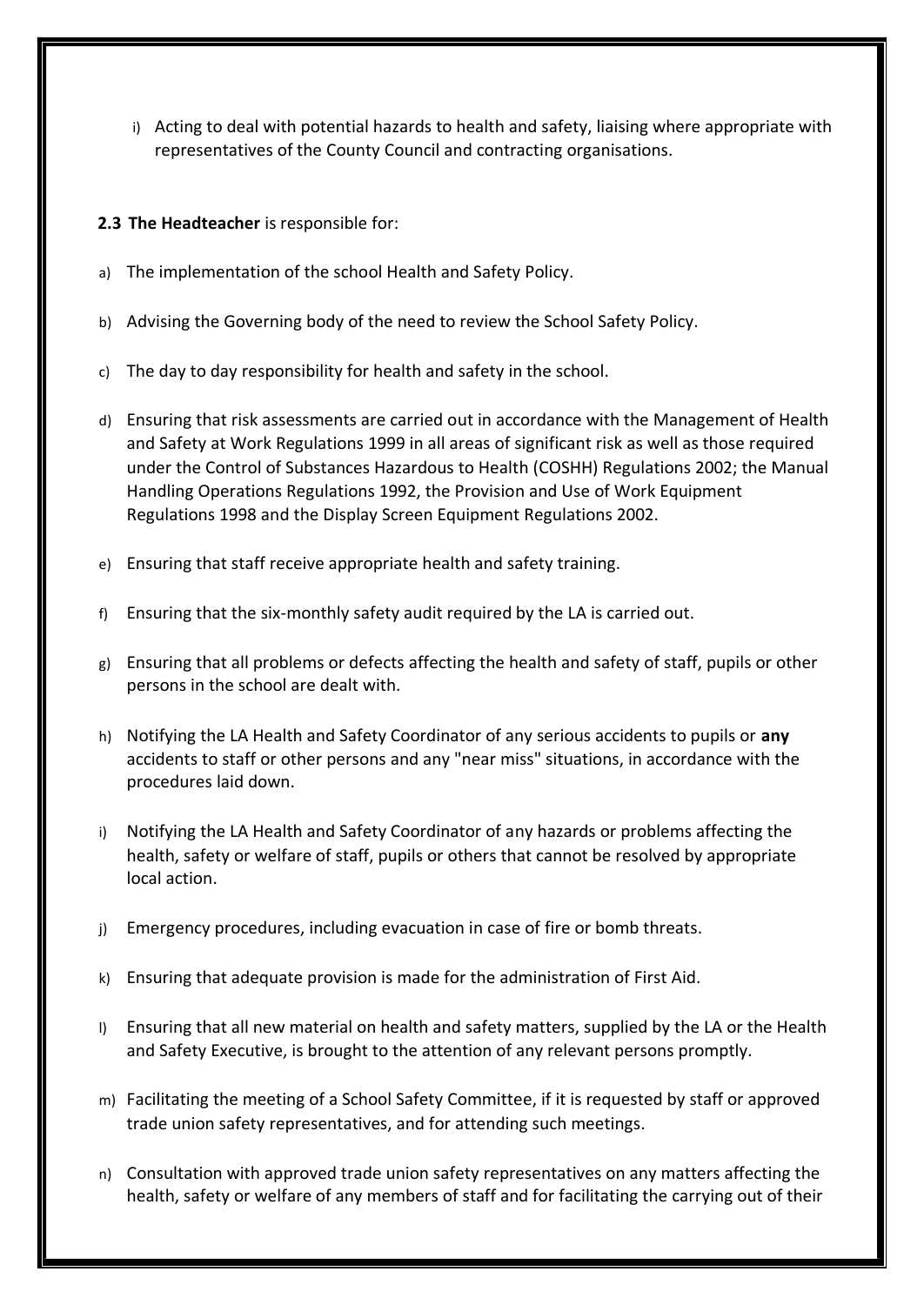duties, including safety inspections and attendance at training courses (in accordance with procedures laid down in the LA's Handbook of Safety Information).

- **2.4 Teachers** are responsible for:
	- a) All matters of health and safety in their classroom.
	- b) Bringing to the notice of the Headteacher any problems or defects affecting the health, safety or welfare of staff, pupils or other persons in their faculty, department or subject area.
	- c) Having a working knowledge of regulations, guidance materials and codes of practice in their subject areas.
	- e) Ensuring that staffs have received adequate training on health and safety aspects of their specialist areas (especially where use of potentially hazardous equipment or substances is undertaken).
	- f) Ensuring that necessary personal protective equipment (i.e. eye protection or protective clothing) is available and kept well maintained.
	- g) Ensuring that any risks specific to their area of work are adequately assessed (e.g. risk assessments for the use of tools or equipment, COSHH assessments for the use of hazardous substances).
	- h) Ensuring that relevant safety signs and notices are displayed (e.g. signs requiring use of eye protection, restricting use of teacher only machines to named individuals, positions of gas, water or electrical isolators etc.).

#### **2.5 Other Teaching and Technician/Support Staff** are responsible for:

- a) Ensuring that they are familiar with and comply with the School Safety Policy.
- b) Reporting any defects or problems affecting the health and safety of themselves, their pupils, other staff or any other person, through the Headteacher.
- c) Cooperating with their employer *(Governing Body)* to enable them to comply with the requirements of the Health and Safety at Work etc. Act 1974.
- **2.6 Caretaker/Cleaner in Charge** is responsible for:
	- a) Ensuring that he/she is familiar with and complies with the School Safety Policy. He/she should also be familiar with the LA's Safety Policy "Safety of Buildings" (published in the LA's "Handbook of Safety Information").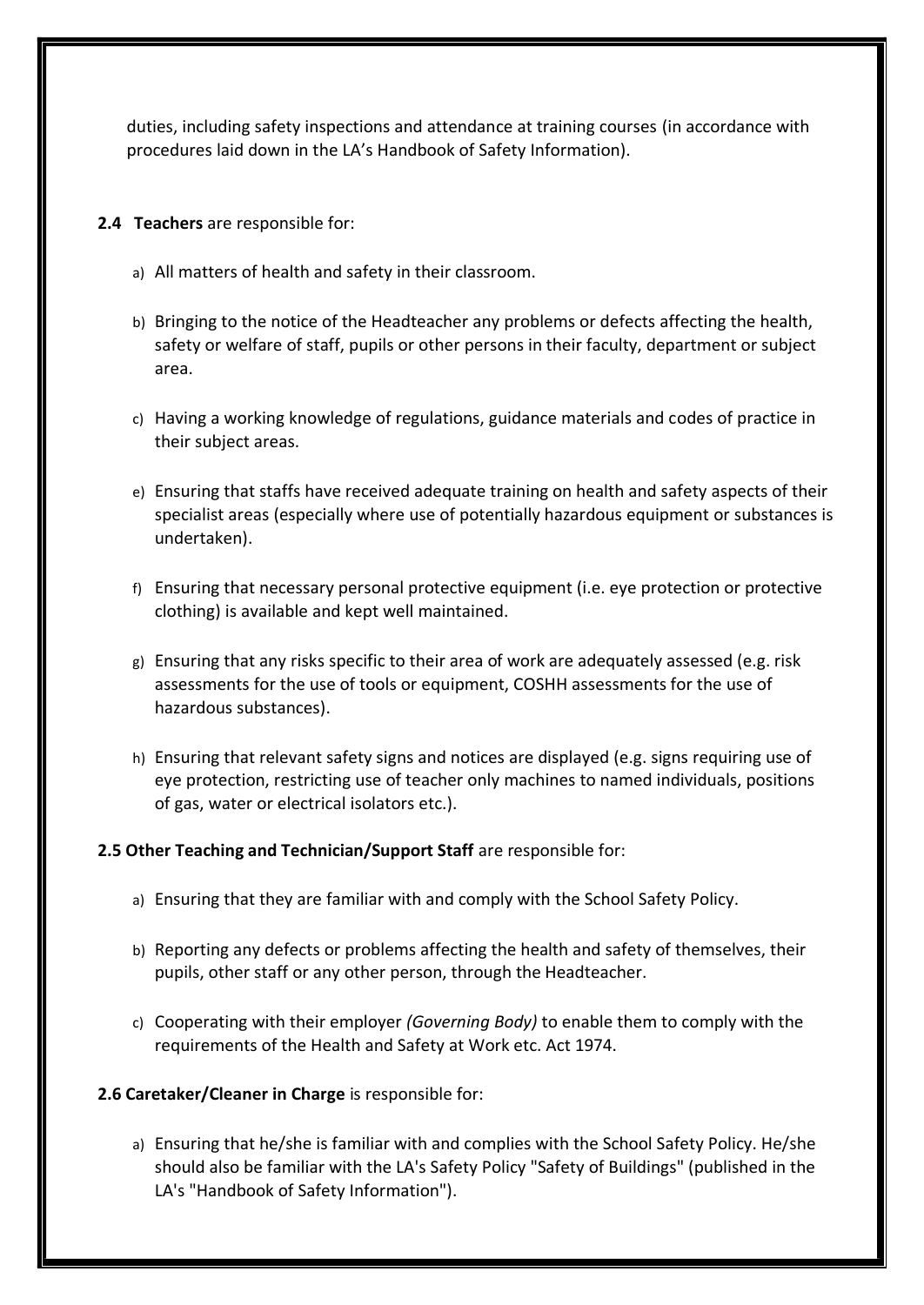- b) Bringing to the attention of the Headteacher any problems or defects affecting the health and safety of any person on the school premises.
- c) Bringing the School Safety Policy and risk assessments to the attention of any cleaning or other staff (including contract cleaners or grounds staff) working under their direction, in so far as it affects the work of those persons (e.g. in use and storage of equipment and materials).
- d) Ensuring that any staff under his/her direct control (i.e. non contract staff) receive adequate training and instruction in the use of any equipment or materials that they are expected to use.
- e) Ensuring that all equipment and materials received have adequate health and safety information (e.g. safety data sheets to allow COSHH assessments to be carried out).
- f) Ensuring that safe procedures are laid down and used when work of a potentially hazardous nature is undertaken by themselves or others working under their direction.
- g) Ensuring that due warning is given of any caretaking/cleaning operations that could constitute a hazard to other users of the premises.
- h) Informing the Headteacher of the arrival (or expected arrival) of contractors for maintenance work.
- i) Informing contractors of any hazards that could affect their health and safety while working in the school.
- j) The safe use and maintenance of all plant and equipment and the safe use and storage of all materials used for that maintenance.

#### **2.7 The First Aider/Appointed Person** is responsible for:

Maintaining the First Aid box(es) in line with the guidance given in the LA's Handbook of Safety Information and controlling and maintaining any other First Aid supplies as may be kept separately.

#### **2.8 Safety Representatives (Appointed by Staff/Trade Unions/Professional Associations)**.

It is the duty of all members of staff to report any breaches of Health and Safety to the Headteacher for immediate action. If they are not satisfied with the action they should take the matter up with the Governor for Health and Safety.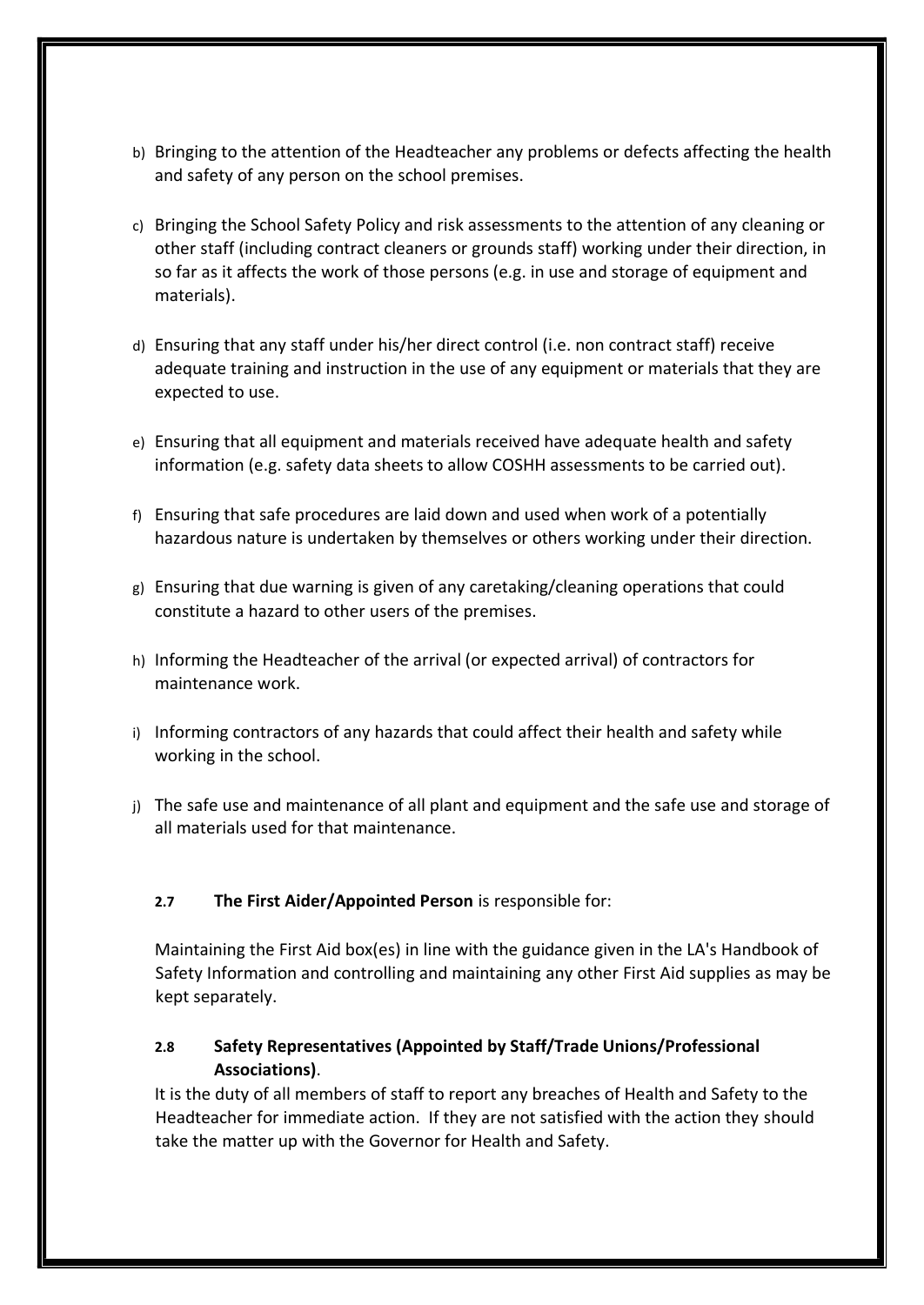#### **3. THE ARRANGEMENTS**

**Access and Egress** - All Fire Exits must remain clear at all times – it is the caretaker's responsibility to check and rectify this. Paths and steps must be kept free of leaves, ice and snow. The designated snow clearing team will clear and salt the entrance drive, front and rear steps and, as far as practicable, the staff car park before the staff and pupils arrive in a morning. In the event of snowfall during the day it will be cleared by the caretaker or Headteacher from the entrance drive and steps. Salt and grit will be laid down to create a safer path to the main entrance to the school and down the steps.

**Accident Reporting –** There is an Accident Reporting File and forms for pupils and for staff (in School Office). All accidents, except the most minor, must be recorded. Head bumps must be notified, in writing and by text, to the parent/carer and any accident requiring further medical advice or treatment must be notified to the LA. Near misses should also be notified to the LA on form RIDDOR 3.

**Blood-borne Diseases -** Disposable gloves will be worn by all staff having to deal with spillages of body fluids, no matter how small, including class teachers, lunchtime supervisors and caretakers as well as first-aiders. The use of ice packs will be carefully considered and they will always be used inside a plastic bag to avoid cross contamination. Procedures as set out in the Handbook of Safety Information pp. 2.12 – 2.13 will be followed.

**Building Repairs and Contractors** - All builders and contractors must be offered the asbestos register and sign to indicate they have been offered this document when signing into school. During building work consideration will be given to ensuring that workmen and pupils are suitably segregated and that workmen have suitable and adequate facilities provided by their employer for the duration of the project. Regular liaison meetings between the contractor and the Headteacher will be set up to ensure that health and safety issues are regularly reviewed and addressed.

(See Handbook of Safety Information pp. 2.14 – 2.16).

**Cleaning -** All necessary precautions will be taken by caretaking and cleaning staff to ensure safe and correct working methods are followed (see Handbook of Safety Information Section 8, pp 220 - 223). Warning signs will be put out whenever there is a danger from wet and slippery floors.

**Communications** - Staff should report any problems or defects to the Headteacher who will keep all records. In the event that the Headteacher is not available and the matter is urgent, then a report should be made to the Assistant Headteacher/Acting Headteacher.

**Consultation** (Staff/Trade Union Safety Representatives) - Under the Health and Safety (Consultation with Employees) Regulations 1996, 'Staff Safety Representatives' can be elected by staff, other than through a Trade Union, to represent them to the employer and sit on safety committees. They have the same rights to time off with pay for reasonable training and safety inspections as Trade Union safety representatives.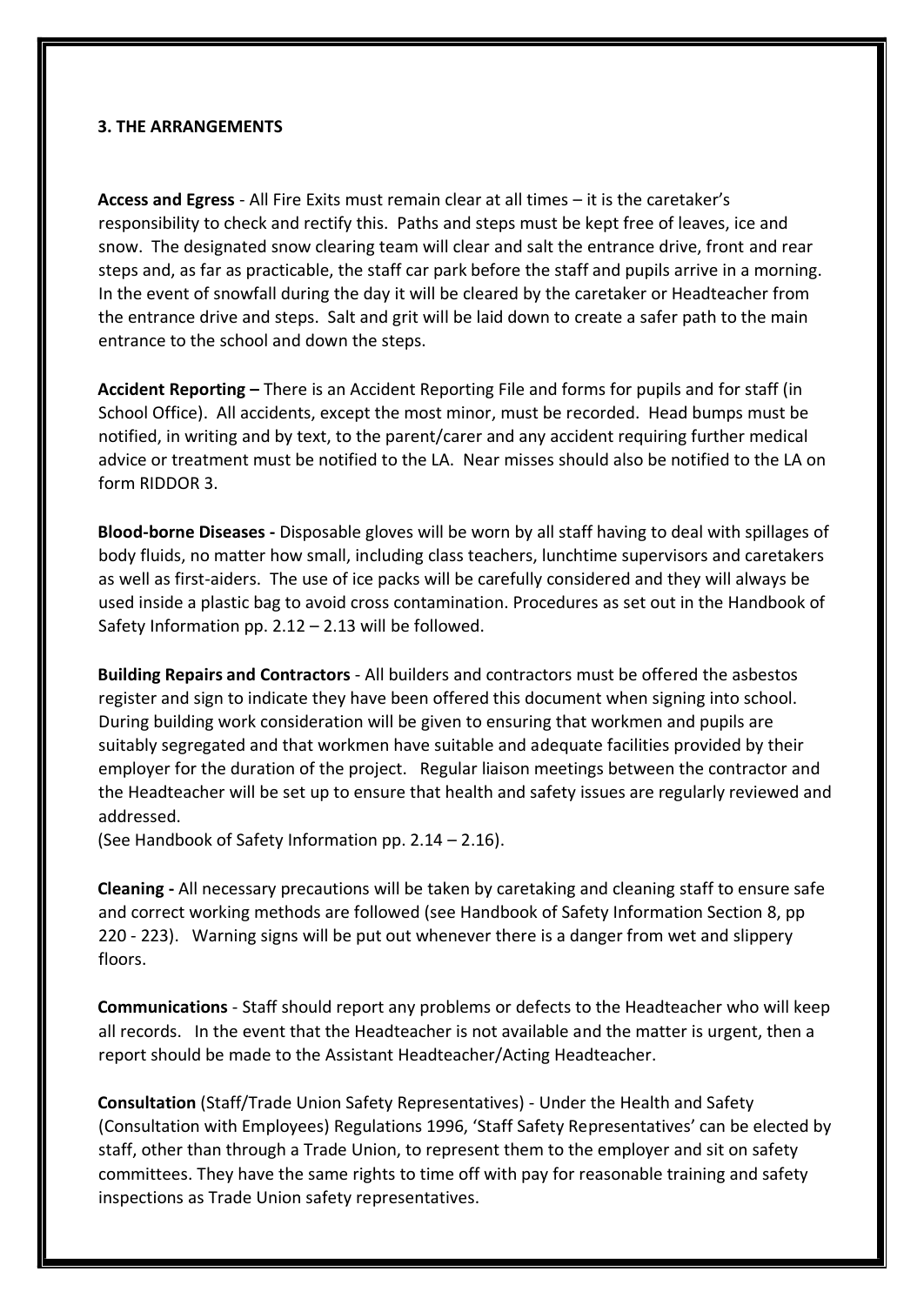#### **Display Screen Equipment (VDU's) - Handbook of safety Information 2.21- 2.23**

**Educational Journeys and Visits –** The school adopts the guidance given in the WCC Folder 'Off Site Visits, Field Studies and Outdoor Education Guidelines'. The school has a trained EVC.

**Fire Alarms - This is sounded weekly by the Health and Safety Governor and this is recorded in the Fire Log.** 

#### **Fire Appliances - These are tested annually by the relevant body.**

**Fire Evacuation and Fire Drills -** These are held at least termly. At least 1 fire drill per year will be at lunchtime. These are recorded in Fire Drill Records**.** In the event of a fire, the alarm will be sounded and the Fire Brigade will be called. An evacuation procedure, practiced regularly in the fire drills, will be followed whereby designated staff are responsible for the evacuation of their area of the building. At the assembly point, a roll call will be taken, including any visitors to the school, and the results reported to the person in charge. Nobody under any circumstances will be allowed to re-enter the building once it has been evacuated until given the all-clear by the fire brigade (Handbook of Safety Information p. 2.40).

**Fire Prevention -** All staff have a duty to maintain a safe working environment. Himbleton is a non-smoking school and this applies to all areas of the school and its grounds.All fire exits will be kept clear of furniture and rubbish to ensure escape from the building is not impeded. Combustible and flammable material will be stored appropriately. Notices giving the action to be taken in the event of fire will be prominently displayed in all rooms and circulation areas and fire check doors will be kept closed at all times (Handbook of Safety Information pp. 2.41 – 2.42).

**Fire Risk Assessment -** This is carried out and updated by the Headteacher annually and reported to Governors.

**First Aid -** There are at least 4 trained First Aiders and 1 appointed person. All school visits should be accompanied by at least one person trained in First Aid and the school should never be left without the appropriate cover.

**Good Housekeeping -** All areas of the school will be tidied regularly (at least each half term). Classrooms and other areas should be kept clear of clutter and unused equipment. At the end of the Summer Term all surfaces should be cleared and bookcases and cupboards emptied in order that they can be moved for cleaning.

**Hazardous Chemicals -** The Cleaner in Charge/Caretaker is responsible for maintaining up to date COSHH risk assessments.

**Information/Publications -** All Health and Safety documentation can be found in the School Office.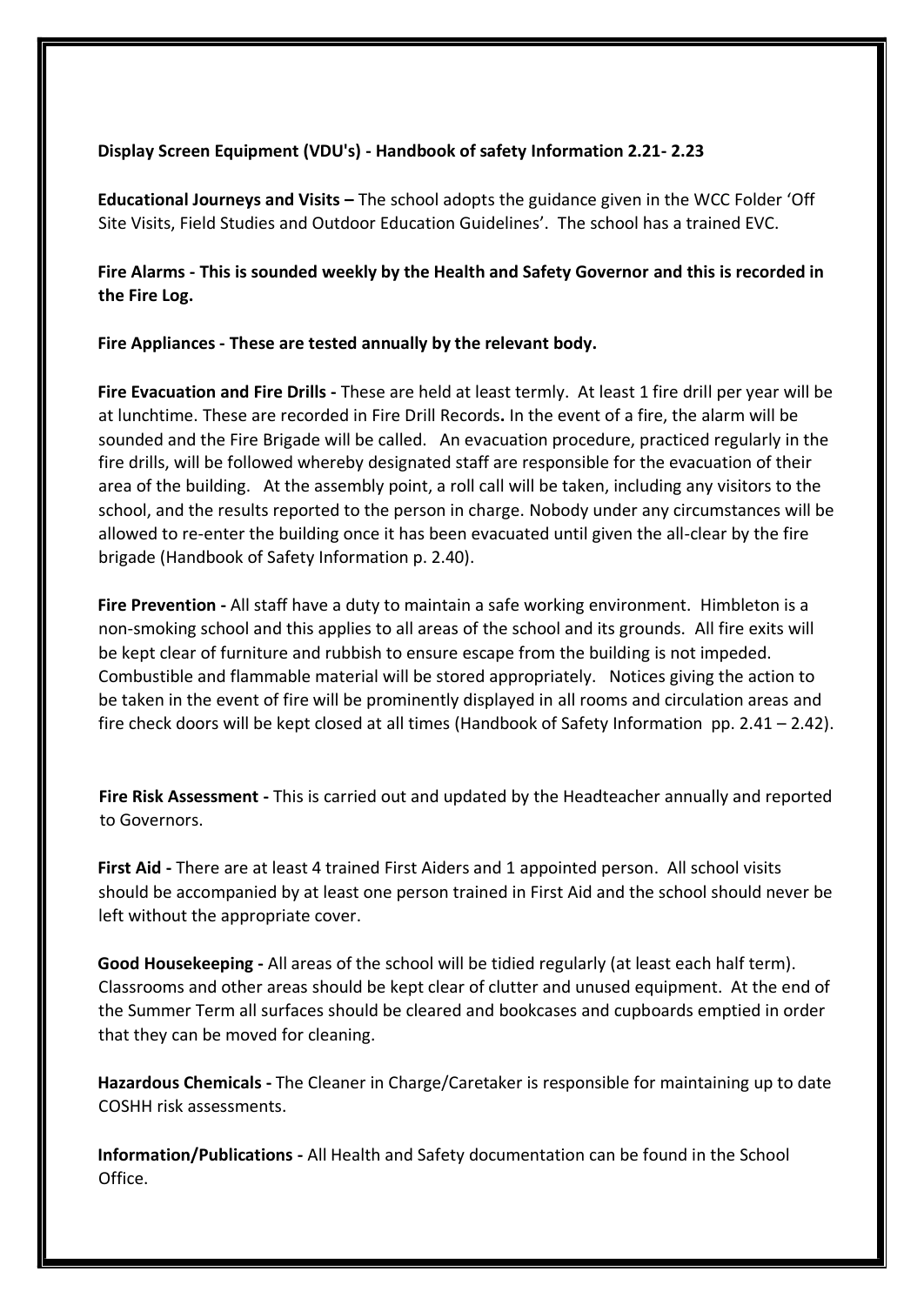**Lifting –** Staff should not be asked to carry any item that is unduly heavy or cumbersome. Where necessary staff should use their judgement as to whether it is safe for them to move an item or whether further help is required.

**Medicines** - this is covered by the 'Managing Medicines Policy'. Medicines are kept in a locked cupboard in the School Office, kitchen or in the fridge in a locked box. Only prescription medicines will be administered to children following a discussion with the Headteacher and the appropriate form filled in. This is kept in the School Office. Parents are welcome to come and administer medicine to their children if they so wish. The school keeps an inhaler for emergency use but this will not be administered without prior consent.

**Monitoring -** the Safety Audit is carried out twice per year by the Headteacher and the Governor with responsibility for Health and Safety. The Headteacher monitors both incident and accident logs each half term (minimum).

**Near Misses -** These should be reported to the Headteacher and then to the LA through RIDDOR 3.

**Off Site Visits -**These should be in accordance with WCC Offsite Visits Manual, found in the School Office. Risk assessments are completed for each visit.

**Physical Education –** See separate risk assessments.

**Playground Safety and Supervision** - See separate policy.

**Portable Electrical Appliance Testing** - carried out annually, records kept in School Office.

**Public Performances** – Whole school public performances usually take place in Himbleton Church and the Village Hall. Space in school is limited (Handbook of Safety Information pp. 2.71 and 2.90  $-2.92$ ).

**Reaching High Places –** Under no circumstances should staff or pupils climb on chairs, tables or other items of furniture for any reason. Step ladders and Library stools are kept throughout the school and MUST be used.

**Record Keeping** - Records on boiler repair, fire alarm tests, fire drills, fire appliances, machinery, inspections and portable electrical appliances are filed in the School Office.

#### **Reporting –**

**Headteacher** - This forms part of the Headteacher's report to Governors.

**Governors** – Health and Safety is currently monitored by the Finance and Resources Committee.